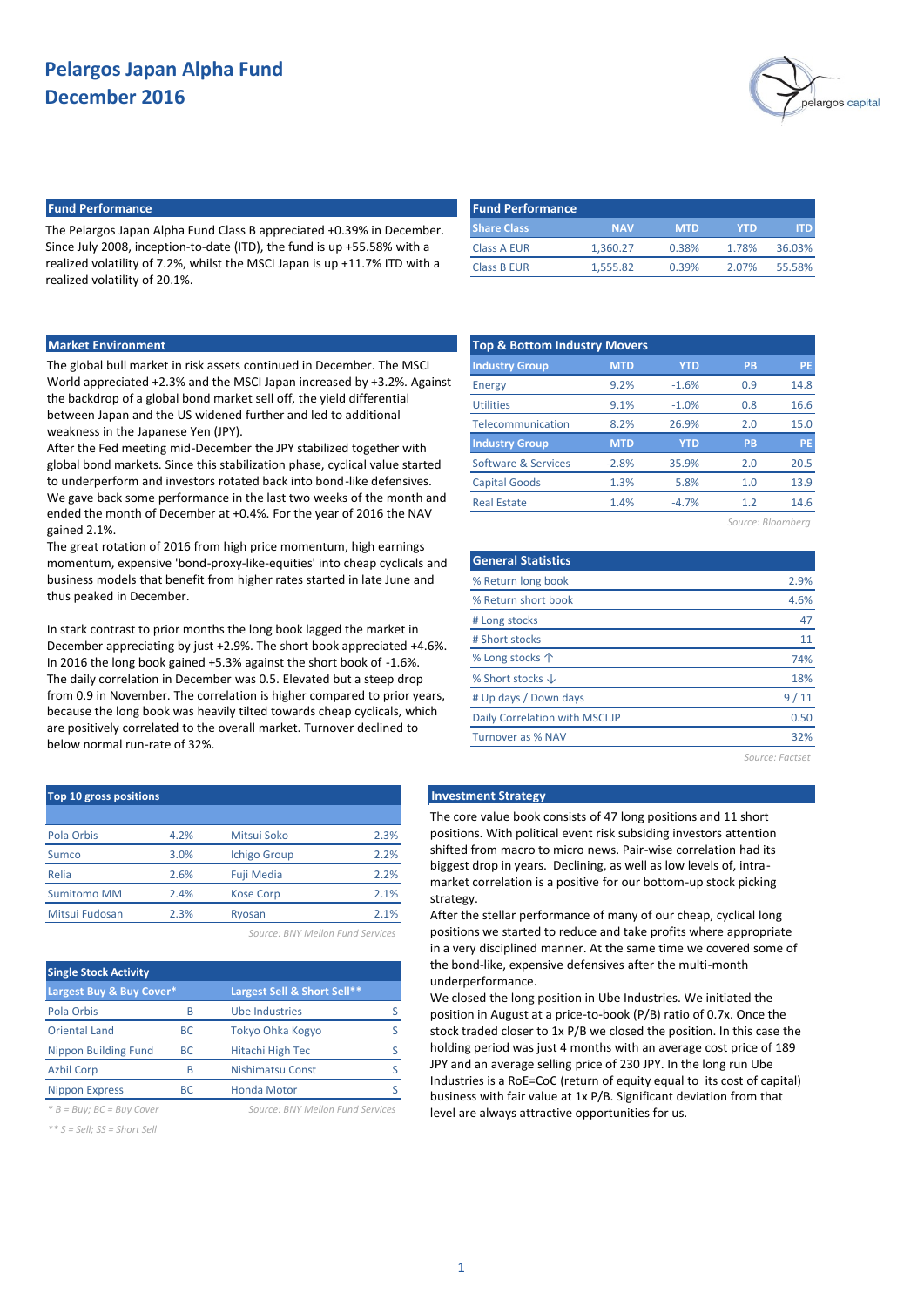

#### **Investment Strategy**

The long position in Sumco added another 0.5% in December after having contributed 0.4% in November. The capacity shortage in wafer and the price increase thesis in this capital intensive, commodity type business is playing out as expected. Sumco turned out to be highest contributor of 2016, adding 1.25% in total. Our timely position increase in Pola Orbis contributed 0.4% last month. The visibility of earnings contribution for the new blockbuster product has greatly increased. Company guidance for the product launch seems extremely conservative and analysts will have to increased estimates during the coming months. The largest negative contributor was Toshiba Plant System. The stock declined by 10% in December. The stock is extremely inexpensive, however the negative headline news at parent company Toshiba dragged down the stock price.

As described above in the second half of December Consumer Staples started to perform better and the shorts in the expensive defensives Kose (-0.2%), House Food (-0.1%) and Nissin Food (- 0.1%) accounted for small losses, but still add up to 40bps. In terms of sector allocation, the net long position in Industrials accounts for 13% of NAV and the biggest short position in Consumer Staples for 6% of NAV.

| <b>Top Gainers &amp; Losers</b> |  |        |                         |   |                 |  |  |  |  |  |
|---------------------------------|--|--------|-------------------------|---|-----------------|--|--|--|--|--|
| <b>Gainers</b>                  |  | $CTR*$ | <b>Losers</b>           |   | $CTR*$          |  |  |  |  |  |
| <b>Sumco Corp</b>               |  | 0.5%   | <b>Toshiba Plant Sy</b> |   | $-0.2%$         |  |  |  |  |  |
| Pola Orbis                      |  | 0.4%   | <b>Kose Corp</b>        | ς | $-0.2%$         |  |  |  |  |  |
| Resona                          |  | 0.2%   | Acom                    |   | $-0.2%$         |  |  |  |  |  |
| <b>Shin-Etsu Chemica L</b>      |  | 0.2%   | <b>House Food</b>       | ς | $-0.1%$         |  |  |  |  |  |
| Chudenko                        |  | 0.1%   | <b>Nissin Foods</b>     | ς | $-0.1%$         |  |  |  |  |  |
| $*CTR =$ Contribution           |  |        |                         |   | Source: Factset |  |  |  |  |  |



*Source: UBS PAS*







On a daily basis, we track a number of style factors through our proprietary quant model. This helps us to detect dislocation within the market. In addition, it helps our understanding of style trends and investor's behavior in Japan.

The outperformance of the value factor started in June and peaked in mid-December. The reversal in value coincided with the peak in the bond market. The performance of value was very consistent across different types of definitions and sectors. Most value factors are now showing strong momentum.

Early 2016 we highlighted extensively the gross mispricing of cyclicals versus defensives. This reversal was the biggest trade of 2016 and whilst the most obvious mispricing was undone there is plenty more to go for further strong outperformance of cheap cyclicals.

The P/E of the long book is 17.9x compared to 24.5x for the short book. The EV/EBITDA of the long book is 7.5x compared to 11.2x for the short book. The dividend yield of the long book is 2.2% compared to 1.6% in the short book.

The weighted average P/B of the long book is 1.6x compared to 2.3x for the short book. The cheapest P/B stocks can be found in the financials sector. However, because we restrict our investment universe to what we deem knowable and comprehensible ,we only follow a few banks and insurance companies.

Price momentum exposure has increased significantly. On a 9-month basis, the long book's price momentum is 17.8% and the short book's price momentum is 1.0%.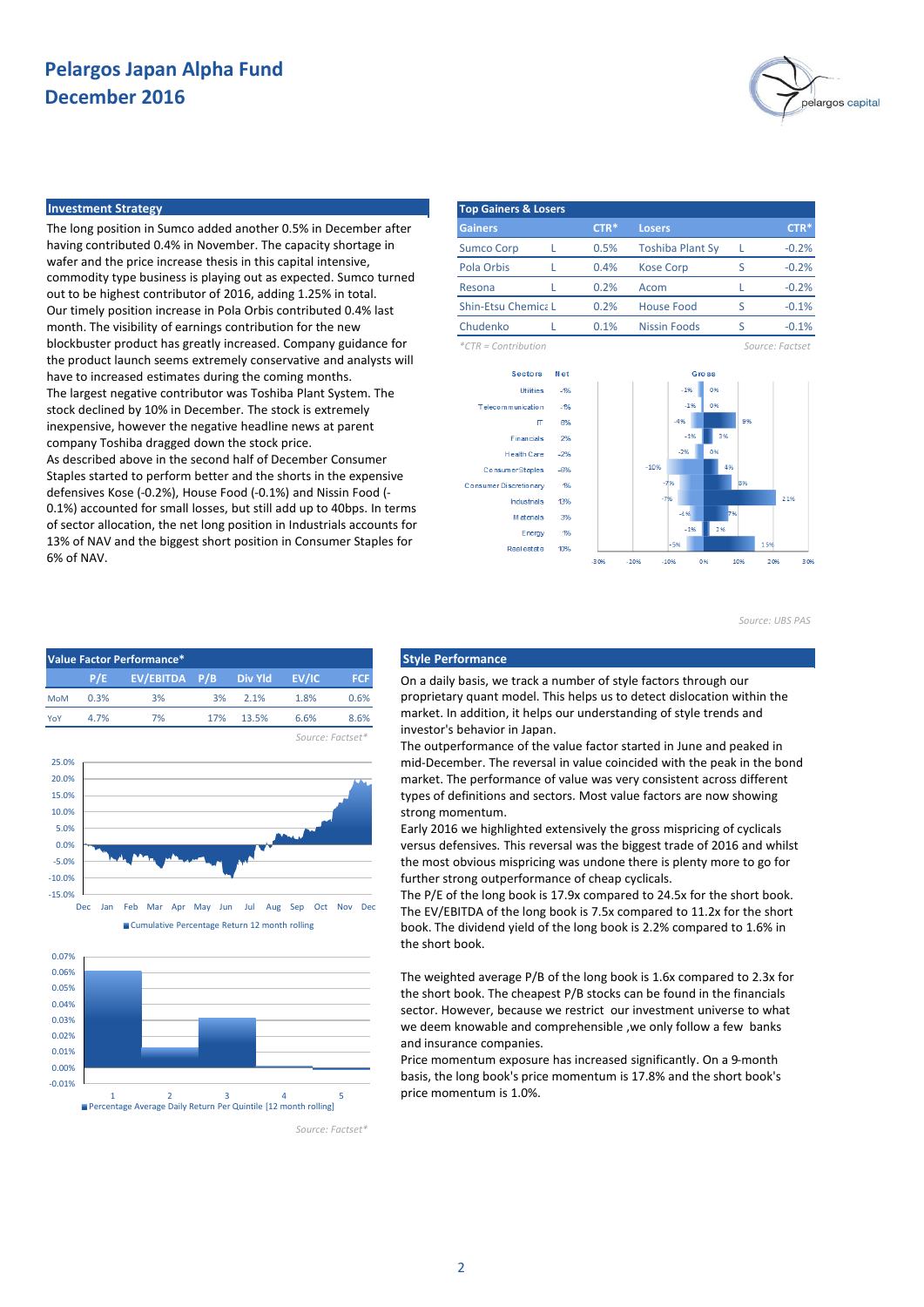

#### **Risk Measurement and Management**

The chart below shows the rolling 12-month net and gross exposure as 10 (trading) days moving averages.

June was our worst month since inception and we acted in a disciplined manner and reduced risk. Once the great rotation kicked-in and we made back our losses we were comfortable to carry 40% net until late October. Prior to US election and into year-end we started to take profits in long positions where target prices had been met and at the end of 2016 the net exposure stood at 27%. The gross exposure stood at 113%.

The ex-ante volatility based on daily data was 7.1% with an ex-ante beta of 0.31.



*Source: BNY Mellon Fund Services\* Source: GS and Nomura*

| <b>Fund Overview</b>   |       |                 |
|------------------------|-------|-----------------|
|                        | Long  | <b>Short</b>    |
| Price to Earnings (PE) | 17.9  | 24.5            |
| <b>EV/EBITDA</b>       | 7.5   | 11.2            |
| Price to Book (PB)     | 1.6   | 2.3             |
| <b>Dividend Yield</b>  | 2.2   | 1.6             |
| EV/IC                  | 1.0   | 2.0             |
| 1 month momentum       | 3.4   | 3.7             |
| 6 month momentum       | 25.7  | 6.0             |
| 9 month momentum       | 17.8  | 1.0             |
| Earnings momentum (1M) | 12.2  | 19.6            |
| Earnings momentum (3M) | 6.7   | 13.0            |
| <b>CFROI</b>           | 7.7%  | 10.3%           |
| Cash/MarketValue       | 33.8% | 14.9%           |
|                        |       | Source: Factset |
| <b>Style Exposure</b>  |       |                 |
|                        | Long  | <b>Short</b>    |
| <b>Beta</b>            | 0.99  | 0.76            |
| <b>Volatility</b>      | 16.4% | 14.1%           |
| Debt-to-equity         | 9%    | 48%             |
|                        |       | Source: UBS PAS |

| 7.1% |
|------|
| 6.1% |
| 1.4% |
| 0.31 |
|      |

### **Outlook**

*Strategic Framework - Outlook 1st half of 2017*

The cyclical bear market from August 2015 into June 2016 took the broader index down -30% peak-to-trough. 2016 was another year of heightened macro event risk. Perceived low probability outcomes caused major surprises. January was one of the worst 'start-of-theyears' on record. In June, Brexit risk aversion upset markets globally and the outcome of the US presidential election led to further elevation of political uncertainty. The Japanese market bottomed together with global bond yields, and with that the greatest rotation from defensives into cyclicals for the past decade occurred. We correctly anticipated that the Fed would not be able to normalize interest rates as projected, because trend growth is too anemic. However, supply/demand balance shifted drastically in the bond market and with higher yields in the US the Japanese JPY weakened and with it value stocks finally performed well. For the first half of 2017 we expect the value trade to continue as yields need to adjust higher globally, be it due to better economic growth or central banks tapering. However, leverage in the global economic system is too high, therefore much higher yields can not be absorbed and eventually disinflation will return. For the immediate future Japanese equities look attractive as valuations are not stretched, earnings revisions are trending upwards and buyback programs are accretive for shareholders and supportive from a flow perspective.

#### *Tactical assessment* - monthly outlook

Cyclical value had a great run since the summer last year and the mispricing of cyclicals relative to defensives has corrected to some extent. In our opinion there is more to go. Because expensive, low-volatility stocks are highly correlated to bond yields, volatility in that space has returned with a vengeance. Investors realize that paying too high a price and herding into the low-volatility themes has introduced heightened risk. And indeed, for the past few months, the realized volatility of the low-volatility ETF surpassed the volatility overall market ETF. We consider the discrepancy between price and value our guiding principle in how to think about risk. We are looking forward to further de-rating of this market segment. Maybe this will be a good hunting ground for longs in the second half of 2017 when investors finally throw in the towel on their 'search-for-yield' and much loved low volatility positioning. For the time being we remain short the expensive defensives and continue to take profits on cyclical value.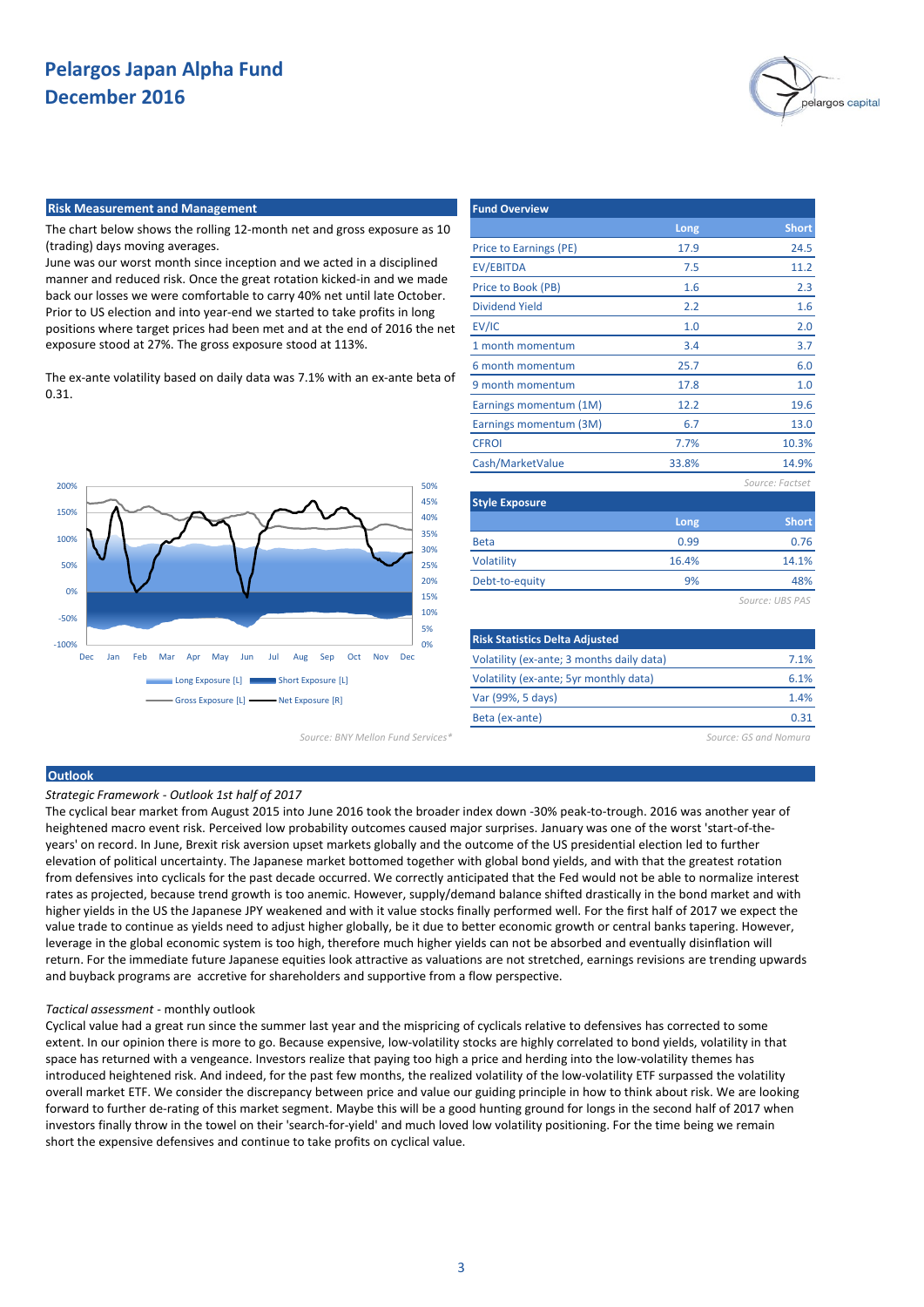

| <b>Historic Fund Performance (Monthly)</b> |          |          |          |          |            |            |          |          |          |          |            |          |
|--------------------------------------------|----------|----------|----------|----------|------------|------------|----------|----------|----------|----------|------------|----------|
|                                            | Jan      | Feb      | Mar      | Apr      | <b>May</b> | <b>Jun</b> | Jul      | Aug      | Sep      | Oct      | <b>Nov</b> | Dec      |
| <b>Class A EUR</b>                         |          |          |          |          |            |            |          |          |          |          |            |          |
| 2016                                       | 1.35%    | 0.88%    | 1.08%    | $-0.20%$ | $-1.03%$   | $-4.52%$   | 2.08%    | $-1.09%$ | $-0.33%$ | 2.38%    | 0.99%      | 0.38%    |
| 2015                                       | $-1.28%$ | 4.85%    | $-0.32%$ | 3.21%    | 2.54%      | $-1.63%$   | $-3.07%$ | $-3.05%$ | 2.42%    | 1.83%    | 2.16%      | $-1.62%$ |
| 2014                                       | $-3.21%$ | $-0.64%$ | $-0.59%$ | $-1.03%$ | $-2.28%$   | 1.40%      | 0.19%    | $-0.64%$ | 2.01%    | $-1.94%$ | $-1.28%$   | 0.92%    |
| 2013                                       | 4.99%    | $-0.58%$ | 6.55%    | 6.10%    | $-1.05%$   | $-0.78%$   | 0.26%    | $-0.91%$ | 1.08%    | $-0.79%$ | 1.35%      | 1.61%    |
| 2012                                       | $-1.43%$ | 3.77%    | 1.31%    | $-1.26%$ | $-3.88%$   | 1.72%      | 0.79%    | 0.89%    | 1.28%    | 0.54%    | 2.53%      | 3.78%    |
| 2011                                       | 0.84%    | $-0.06%$ | $-1.56%$ | 0.10%    | $-0.19%$   | 0.38%      | $-0.01%$ | $-3.68%$ | 0.64%    | $-0.41%$ | $-2.64%$   | 1.64%    |
| 2010                                       | 0.65%    | $-0.25%$ | 3.27%    | 3.16%    | $-2.71%$   | $-1.27%$   | 1.12%    | $-0.39%$ | 0.82%    | 1.03%    | 1.28%      | 1.75%    |
| 2009                                       | 0.35%    | 1.62%    | $-0.76%$ | $-0.71%$ | 0.98%      | 1.03%      | $-1.84%$ | 2.07%    | $-1.61%$ | $-0.40%$ | $-3.37%$   | 3.19%    |
|                                            |          |          |          |          |            |            |          |          |          |          |            |          |

| <b>Class B EUR</b> |          |          |          |          |          |          |          |          |          |          |          |          |
|--------------------|----------|----------|----------|----------|----------|----------|----------|----------|----------|----------|----------|----------|
| 2016               | 1.27%    | 0.92%    | 1.18%    | $-0.19%$ | $-1.06%$ | $-4.33%$ | 2.12%    | $-1.05%$ | $-0.29%$ | 2.38%    | 0.88%    | 0.39%    |
| 2015               | $-1.24%$ | 4.89%    | $-0.27%$ | 3.25%    | 2.57%    | $-1.67%$ | $-2.94%$ | $-3.01%$ | 2.46%    | 1.88%    | 2.06%    | $-1.42%$ |
| 2014               | $-3.16%$ | $-0.60%$ | $-0.56%$ | $-0.99%$ | $-2.24%$ | 1.44%    | 0.23%    | $-0.60%$ | 2.06%    | $-1.89%$ | $-1.24%$ | 0.96%    |
| 2013               | 5.35%    | $-0.58%$ | 6.98%    | 6.48%    | $-1.07%$ | $-0.78%$ | 0.31%    | $-0.92%$ | 1.18%    | $-0.80%$ | 1.46%    | 1.73%    |
| 2012               | $-1.38%$ | 3.81%    | 1.35%    | $-1.21%$ | $-3.83%$ | 1.76%    | 0.84%    | 0.93%    | 1.32%    | 0.58%    | 2.50%    | 4.06%    |
| 2011               | 0.93%    | $-0.03%$ | $-1.55%$ | 0.14%    | $-0.14%$ | 0.42%    | 0.03%    | $-3.63%$ | 0.69%    | $-0.38%$ | $-2.60%$ | 1.68%    |
| 2010               | 0.73%    | $-0.23%$ | 3.52%    | 3.39%    | $-2.83%$ | $-1.31%$ | 1.23%    | $-0.37%$ | 0.91%    | 1.13%    | 1.40%    | 1.89%    |
| 2009               | 2.07%    | 1.67%    | $-0.73%$ | $-0.67%$ | 1.34%    | 1.13%    | $-1.93%$ | 2.24%    | $-1.68%$ | $-0.39%$ | $-2.99%$ | 2.84%    |
| 2008               |          |          |          |          |          |          | 0.96%    | $-1.35%$ | 1.40%    | 3.44%    | 0.52%    | 1.39%    |
|                    |          |          |          |          |          |          |          |          |          |          |          |          |

| <b>Historic Fund Performance (Yearly)</b> |       |       |          |        |               |          |       |       |       |  |
|-------------------------------------------|-------|-------|----------|--------|---------------|----------|-------|-------|-------|--|
|                                           | 2016  | 2015  | 2014     | 2013   | 2012          | 2011     | 2010  | 2009  | 2008  |  |
| <b>Class A EUR</b>                        | 1.78% | 5.81% | $-6.99%$ | 18.86% | 10.24% -4.96% |          | 8.66% | 0.36% |       |  |
| <b>Class B EUR</b>                        | 2.07% | 6.36% | $-6.52%$ | 20.57% | 10.95%        | $-4.48%$ | 9.67% | 2.75% | 6.46% |  |

| <b>Fund Facts</b>                 |                              | <b>Fund Facts</b>                         |                                            |
|-----------------------------------|------------------------------|-------------------------------------------|--------------------------------------------|
| <b>Investment Manager</b>         | <b>Pelargos Capital</b>      | <b>Fund Size in EUR</b>                   | €93,584,787                                |
| <b>Legal Status</b>               | FGR (fund for joint account) | <b>Fund Size in USD</b>                   | \$98,423,121                               |
| <b>Fiscal Status</b>              | VBI (tax exempt)             | <b>Participations Outstanding Class A</b> | 236                                        |
| <b>Dividend Policy</b>            | Reinvestment                 | <b>Participations Outstanding Class B</b> | 59,945                                     |
| <b>Base Currency</b>              | <b>EUR</b>                   | <b>Minimum Subscription Class A</b>       | <b>EUR 10,000</b>                          |
| <b>ISIN Class A EUR</b>           | NL0009051887                 | <b>Minimum Subscription Class B</b>       | <b>EUR 10,000</b>                          |
| <b>ISIN Class B EUR</b>           | NL0001118015                 | <b>Dealing Day</b>                        | First business day of each month           |
| <b>Inception Date Class A EUR</b> | January 2009                 | <b>Subscription</b>                       | Any dealing day, 5 business days notice    |
| <b>Inception Date Class B EUR</b> | <b>July 2008</b>             | <b>Redemption</b>                         | 15 business days notice                    |
|                                   |                              | <b>Management Fee Class A</b>             | 1.5%                                       |
| <b>Company Facts</b>              |                              | <b>Management Fee Class B</b>             | 1.0%                                       |
| <b>Firm AUM in EUR</b>            | € 219,343,133                | <b>Performance Fee Class A</b>            | 20% subject to High Watermark              |
| <b>Firm AUM in USD</b>            | \$230,683,173                | <b>Performance Fee Class B</b>            | 15% subject to High Watermark              |
|                                   |                              | <b>Early Redemption Fee</b>               | max 1% (accrues to Fund)                   |
|                                   |                              | <b>Lock-up Class B</b>                    | 1 year                                     |
| <b>Portfolio Managers</b>         |                              | <b>Service Providers</b>                  |                                            |
| <b>Richard Dingemans</b>          |                              | <b>Prime Brokers</b>                      | <b>UBS AG, Goldman Sachs International</b> |
| <b>Michael Kretschmer</b>         |                              | <b>Administrator</b>                      | <b>BNY Mellon Fund Services</b>            |
|                                   |                              | <b>Accountant</b>                         | PricewaterhouseCoopers                     |
| <b>Fund Description</b>           |                              | Legal                                     | De Brauw Blackstone Westbroek N.V.         |
| <b>Investment Strategy</b>        | <b>Equity Long/Short</b>     | <b>Title Holder</b>                       | SGG Netherlands N.V.                       |